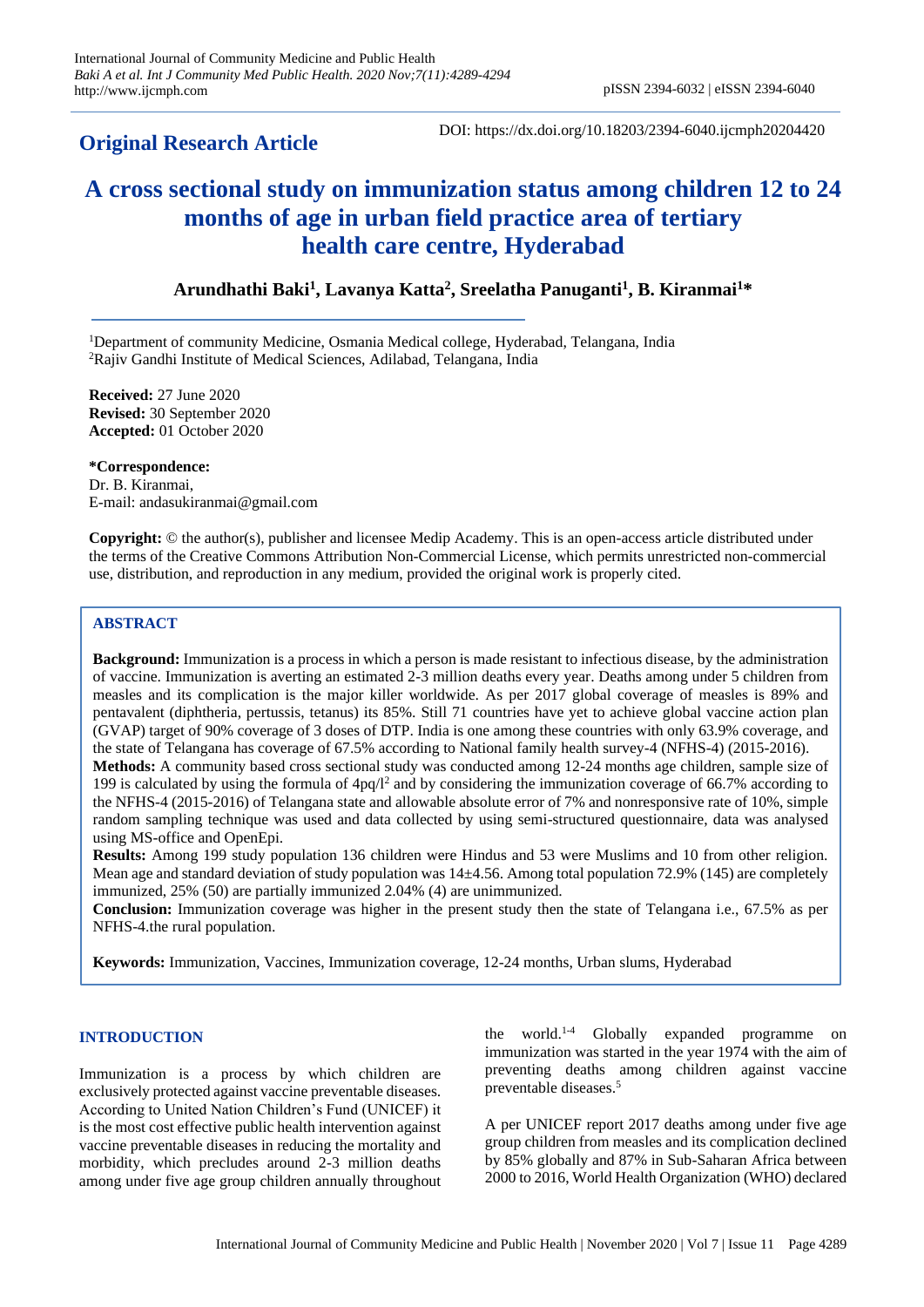India as a polio free nation in 2013, and in 2015 it declared India as neonatal tetanus free nation.<sup>1</sup>

Deaths due to measles, a major killer among under five aged children, declined by 80 percent worldwide from 2000 to 2017 preventing an estimated 21.1 million deaths. And as on March 2019, all WHO region countries have eliminated maternal and neonatal tetanus a disease with a fatality rate of 70 to 100 per cent among new-borns, except 13 countries. $1,5$ 

According to WHO in 2018, an estimated 19.4 million infants globally were unable to avail routine immunization services such as 3 doses of diphtheria, tetanus, pertussis (DTP) vaccine. Around 60% of children who failed to avail immunization were from Angola, Brazil, Democratic Republic of the Congo, Ethiopia, India, Indonesia, Nigeria, Pakistan, Philippines and Viet Nam.<sup>5</sup>

Globally in 2018 rate of coverage for the third dose of the diphtheria, tetanus and pertussis vaccine (DTP3) reached 86 percent, up from 72 percent in 2000 and 20 percent in 1980. Still, progress has stalled over the present decade, and 83 countries have yet to achieve the Global vaccine action plan (GVAP) target of 90 percent or greater coverage of DTP3.<sup>6</sup>

#### *Indian scenario*

In the year 1985 universal immunization program was introduced in India with the aim of increasing the coverage of immunization of at least 85% of infants under the program by 1990.

India accounting for 2.6 million of the under-vaccinated children even with 89% coverage of a cohort of 23 million surviving infants.<sup>6</sup>

India depicts increase in immunization coverage from 44% as per National family health survey-3 (NFHS-3) (2013- 2014) to 62% as on NFHS-4 (2015-2016)7 though there is increase in immunization compared to NFHS-3 but this state of progress is not enough to reach upto 90% coverage to attain the goal of sustainable developmental goal 3.2.

#### *Operational definitions*

#### *Fully immunized*

Child of 12 to 24 months who has received all primary doses of vaccines i.e., zero dose of Oral poliovirus vaccine (OPV), Bacille Calmette-Guerin (BCG) and Hepatitis B, three doses of DPT and bivalent oral poliovirus vaccine (bOPV), two doses of Inactivated polio vaccine (IPV), one dose measles along with vitamin A upto 9 months of age.

#### *Partially immunized*

A child who has missed at least any one of primary doses upto 9 months of age.

#### *Completely immunized*

If a child who has taken all primary doses along all booster doses of vaccine upto 5 years of age.

#### *Non immunized*

Children who were not immunized even for single vaccine. Children who were not vaccinated against any vaccines under universal immunization coverage.

#### *Need for the study*

Present study was conducted to find out immunization coverage among children of 12 to 24 months in urban slums infield practice area of Osmania Medical College as very limited number of studies were conducted on immunization coverage among children.

#### *Aim*

Aim of the study was to determine the immunization status among children 12 to 24 months of age in urban field practice area of tertiary health care centre.

#### *Objectives*

The objectives of the study were to estimation of the immunization coverage among children 12-24 months of age and to study the factors influencing the immunization among the study population.

#### **METHODS**

A community based cross sectional study was conducted among 199 study population of 12-24 months age group children. In the urban field practice area of Osmania Medical College for a period of 5 months (i.e., August 2018 to December 2018). Sample size of 199 is calculated by using the formula of  $Z^2pq/l^2$  and by considering the immunization coverage of 66.7% according to the NFHS-4 (2015-2016) of Telangana state and allowable absolute error of 7% and nonresponsive rate of 10%.

 $N = Z^2 pq/l^2$ 

Z=confidence (i.e., for 95% of confidence interval (CI) z value is 1.96).

p=prevalence,

 $q= 100-p$ ,

l= allowable error.

 $N = 4 \times 66.7 \div 7 \times 7 = 181$ 

By considering non-responsive rate as 10% sample size of 199 is attained.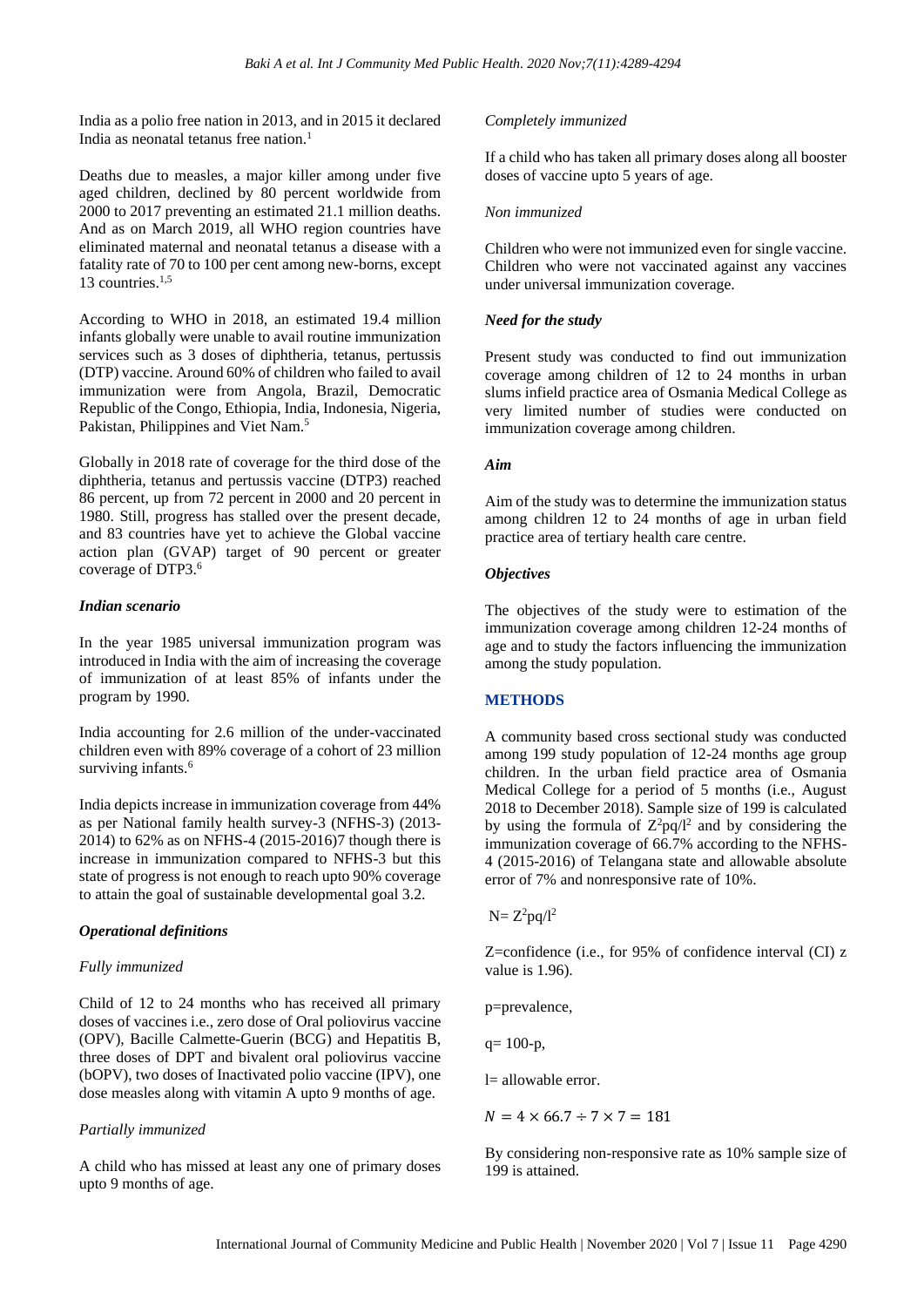#### *Sampling technique*

The sample technique used was simple random sampling technique.

#### *Sampling procedure*

Enlisting of the study population was done by visiting 14 Anganwadi centres of field practice area with the help of Accredited social health activist (ASHA), children of 0-2 years of age were around a total of 1712 (one thousand seven hundred twelve), of them children of 12 to 24 months were 1050 (one thousand fifty) they were enlisted by giving them serial numbers and random numbers were generated using random number table in Microsoft excel version 2007 until sample size was attained.

#### *Study population*

The study population included children of 12-24 months.

#### *Inclusion criteria*

The inclusion criteria for the study were children between 12- 24 months age group who were residing in the urban field practice area of Osmania medical college and children of 12- 24 months age group whose parents gave consent to participate in the study.

#### *Exclusion criteria*

The exclusion criteria for the study were children who are seriously ill among study population, whose parents were not present during the visit and those and children whose parents were not willing to participate in the study.

#### *Data collection method and analysis*

Data was collected after taking consent from the mother and by interviewing the mother by using semi-structured questionnaire consisting of identification data and WHO immunization coverage evaluation format and also by cross checking with the Mother and child protection (MCP) cards. Data was analyzed using Microsoft office excel 2007 and OpenEpi info 3.01 version.

#### **RESULTS**

#### *Socio-demographic profile of the study population*

As present study was conducted among 199 study population in urban slums, according to present study, majority of the study population belongs to the upper lower class 30.65% (61) followed by lower class 30.15% (60) according to modified Kuppuswamy classification (table 1). Among study population majority were Hindus i.e., 62.8% (125) followed by 35.1% (64) Muslims and 5.1% (10) were from other religion. In this study boys 54.27% (108) were more compared to girls 45.72% (91).

#### **Table 1: Description about sociodemographic variables of study population (n=199).**

| Sociodemographic variables                                                            | <b>Total</b><br>N(% |  |  |  |  |
|---------------------------------------------------------------------------------------|---------------------|--|--|--|--|
| Socio-economic classification of study population<br>according to modified Kuppuswamy |                     |  |  |  |  |
| Upper class                                                                           | 8(4.01)             |  |  |  |  |
| Upper middle                                                                          | 20(10.5)            |  |  |  |  |
| Lower middle                                                                          | 50 (25.12)          |  |  |  |  |
| <b>Upper lower</b>                                                                    | 61(30.65)           |  |  |  |  |
| Lower class                                                                           | 60(30.15)           |  |  |  |  |
| Coverage of individual vaccine                                                        |                     |  |  |  |  |
| <b>BCG</b>                                                                            | 185 (93.4)          |  |  |  |  |
| <b>OPV</b>                                                                            | 164 (82.9)          |  |  |  |  |
| Pentavalent                                                                           | 164 (82.9)          |  |  |  |  |
| <b>IPV</b>                                                                            | 120 (60.34)         |  |  |  |  |
| Measles                                                                               | 136 (68.34)         |  |  |  |  |
| Vitamin-A                                                                             | 136 (68.34)         |  |  |  |  |
| <b>Immunization status of study population</b>                                        |                     |  |  |  |  |
| Fully immunized                                                                       | 145 (72.9)          |  |  |  |  |
| Partially immunize                                                                    | 50 (25)             |  |  |  |  |
| Delivery points of immunization services, total<br>$(n=195)$                          |                     |  |  |  |  |
| Government                                                                            | 154 (78.9)          |  |  |  |  |
| Private                                                                               | 41 (21.02)          |  |  |  |  |

Mean age group (months) of study population was 14±4.56 (mean±standard deviation (SD)). Majority of study population belong to joint family 65.3% (130) which includes both horizontal extension and vertical extension, followed by nuclear family 34.7% (69). Literacy status among mothers of study population includes, illiterates 13.06% (26), majority of the mothers completed primary education  $40.2\%$  (80) and  $11.55\%$  (23) of them completed secondary education, 10.5% (20) mothers were completed intermediate. working mothers were 41.7% (83) and housewife were 58.29% (116). Among study population 74.8% (149) were on breastfeeding along with supplementary feeds and rest of the babies 50 (25.12%) were only on supplementary feeding.

#### *Immunization status*

Among 199 study population,145 (72.9%) were fully immunized, 50 (25%) were partially immunized and 4  $(2.1\%)$  were non-immunized. 4  $(2.1\%)$  non-immunized children were belonging from Muslim community and reason for non-vaccination among them was nonwillingness of father for any vaccination because of cultural and religious beliefs and lack of awareness about the benefits of vaccination among children. Among Hindus 107 (85.6%) were full immunization and 18 (14.4%) were partially immunized. Among Muslims 28 (43.75%) were accounted for full immunisation and 32 (50%) were partially immunization. Children from other communities 10 (100%) were fully immunized.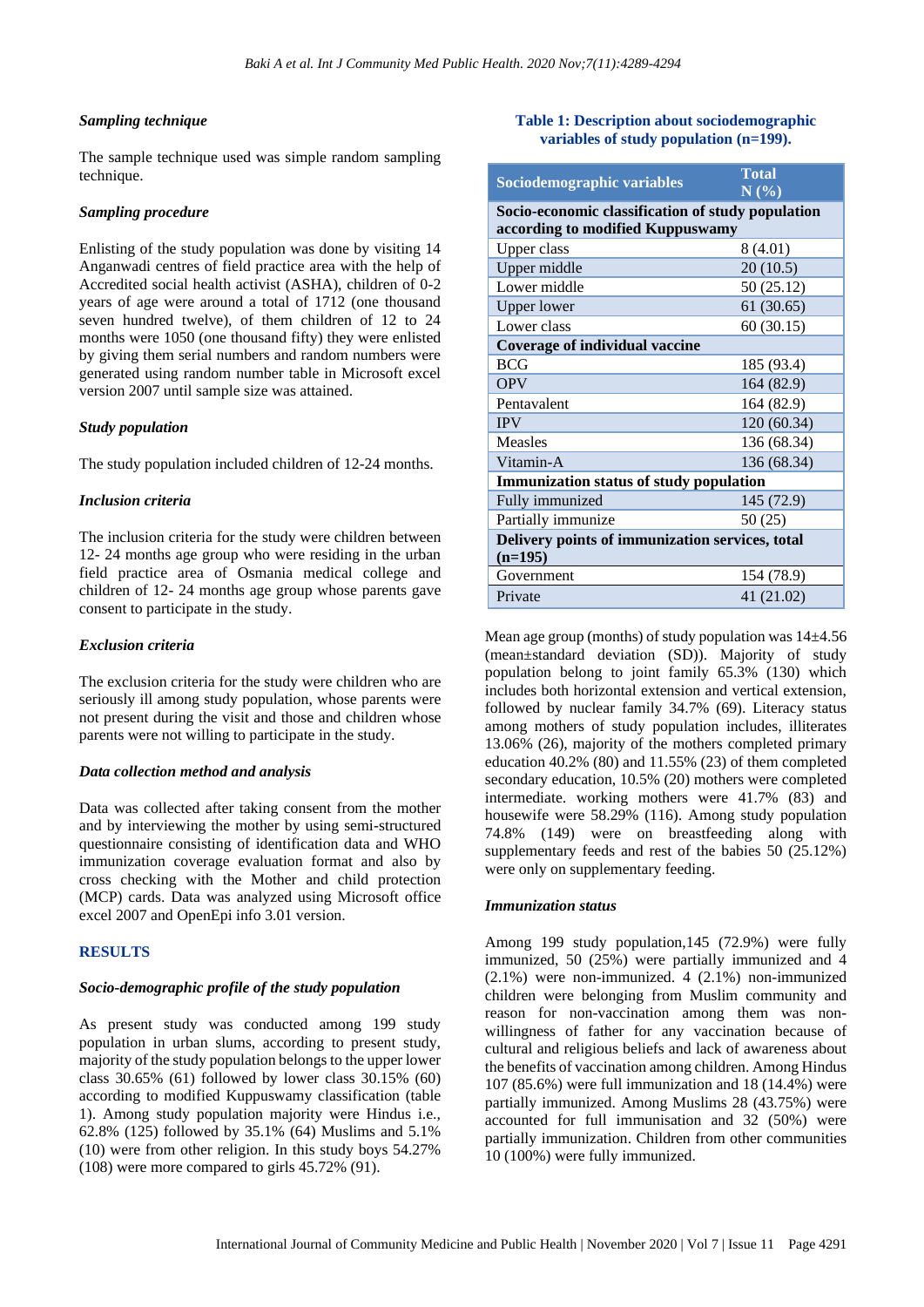| <b>Variables</b>                 | <b>Fully immunized</b><br>$N$ $\left(\frac{9}{6}\right)$<br>145(72.9) | <b>Partially immunized</b><br>N(%<br>50(25) | Non immunized<br>N(%)<br>4(2.1) | <b>Total</b><br>$(n=199)$ | <b>Chi</b><br>square<br>and p<br>value |
|----------------------------------|-----------------------------------------------------------------------|---------------------------------------------|---------------------------------|---------------------------|----------------------------------------|
| <b>Gender</b>                    |                                                                       |                                             |                                 |                           |                                        |
| Male                             | 73 (67.59)                                                            | 32(29.6)                                    | 3(2.7)                          | 108                       | $X^2 = 2.79$                           |
| Female                           | 72 (79.12)                                                            | 18 (19.78)                                  | 1(1.098)                        | 91                        | $p=0.09$                               |
| <b>Literacy status of mother</b> |                                                                       |                                             |                                 |                           |                                        |
| Illiterate                       | 12(46.15)                                                             | 10(38.4)                                    | 4(15.38)                        | 26                        | $X^2 = 5.106$<br>$p=0.02*$             |
| Primary                          | 60(75)                                                                | 20(25)                                      |                                 | 80                        |                                        |
| Secondary                        | 57 (78.08)                                                            | 16(21.9)                                    | $\overline{\phantom{0}}$        | 73                        |                                        |
| Intermediate                     | 16(80)                                                                | 4(20)                                       | $\overline{\phantom{0}}$        | 20                        |                                        |
| <b>Religion</b>                  |                                                                       |                                             |                                 |                           |                                        |
| Hindu                            | 107(85.6)                                                             | 18 (14.4)                                   |                                 | 125                       | $X^2 = 31.6$                           |
| <b>Muslims</b>                   | 28 (43.75)                                                            | 32(50)                                      | 4(6.25)                         | 64                        | $p=0.000^*$                            |
| Others                           | 10(100)                                                               |                                             |                                 | 10                        |                                        |

#### **Table 2: Immunization coverage of study population (n=199).**

\*There was significant statistical association between religion, literacy status of mother and immunization among study population with statistically significant association.

Fully immunized status was more among Hindus when compared to Muslims with a statistically significant association (p=0.000\*) (Table 2). Among partially immunized children the commonest reason according to the respondents is unavailability of both the parents accounting for 48% (24), fear of injection accounting for 28% (14) of the children, baby felt sick of previous immunization accounting to 20% (10) and lack of knowledge of subsequent doses accounting for 8% (4) of partial immunization. Among 199 study population of 77.3% population availed immunization services at government institutes and 20.6% population availed immunization services at private setups and 2.1% did not utilize immunization service at any health facility.

Among study population immunization of BCG vaccine was accounted for 185 (93.4%), followed by OPV and pentavalent vaccines accounted for 164 (82.9%), measle and vitamin-A constituted by 136 (68.34%) of the study group. Among boys, full immunized were 73 (67.59%) and partially immunized were 32 (29.6%) followed by nonimmunized were 3 (2.7%), whereas girls who were immunized among them, fully immunized were 72 (79.12%), partially immunized were 18 (19.78%) and nonimmunized were only 1 (1.09%), there was no significant statistical association found between study population based on gender p=0.09 (Table 2). Based on literacy status, mothers who were illiterate, full immunization coverage was constituted by 12 (46.15%), partially immunization accounted by 10 (38.4%), and non-immunized were 4 (15.38%). Among literate mothers' full immunization was taken by 133 (76.8%) study population and partial immunization was taken by 40 (23.12%) (table 2) study population. Fully immunized babies are significantly more among literate mothers than illiterate mothers  $(p=0.02^*)$ (Table 2).



#### **Figure 1: Distribution of reason for partial immunization status of study population.**

#### **DISCUSSION**

Immunization among children of under-five contribute to the prevention of deaths due to vaccine preventable diseases, which contributes to the reduction of infant mortality rate and under five mortality both globally and nationally and also attainment of Sustainable development goal (SDG) 3.2 in reduction of under-five mortality. Attaining high level of immunization coverage among developing countries like India is a big challenge because of its varied customs and cultural practices. National health policy 2017 of India, targeting of attainment of 90% immunization coverage among all under five age group children.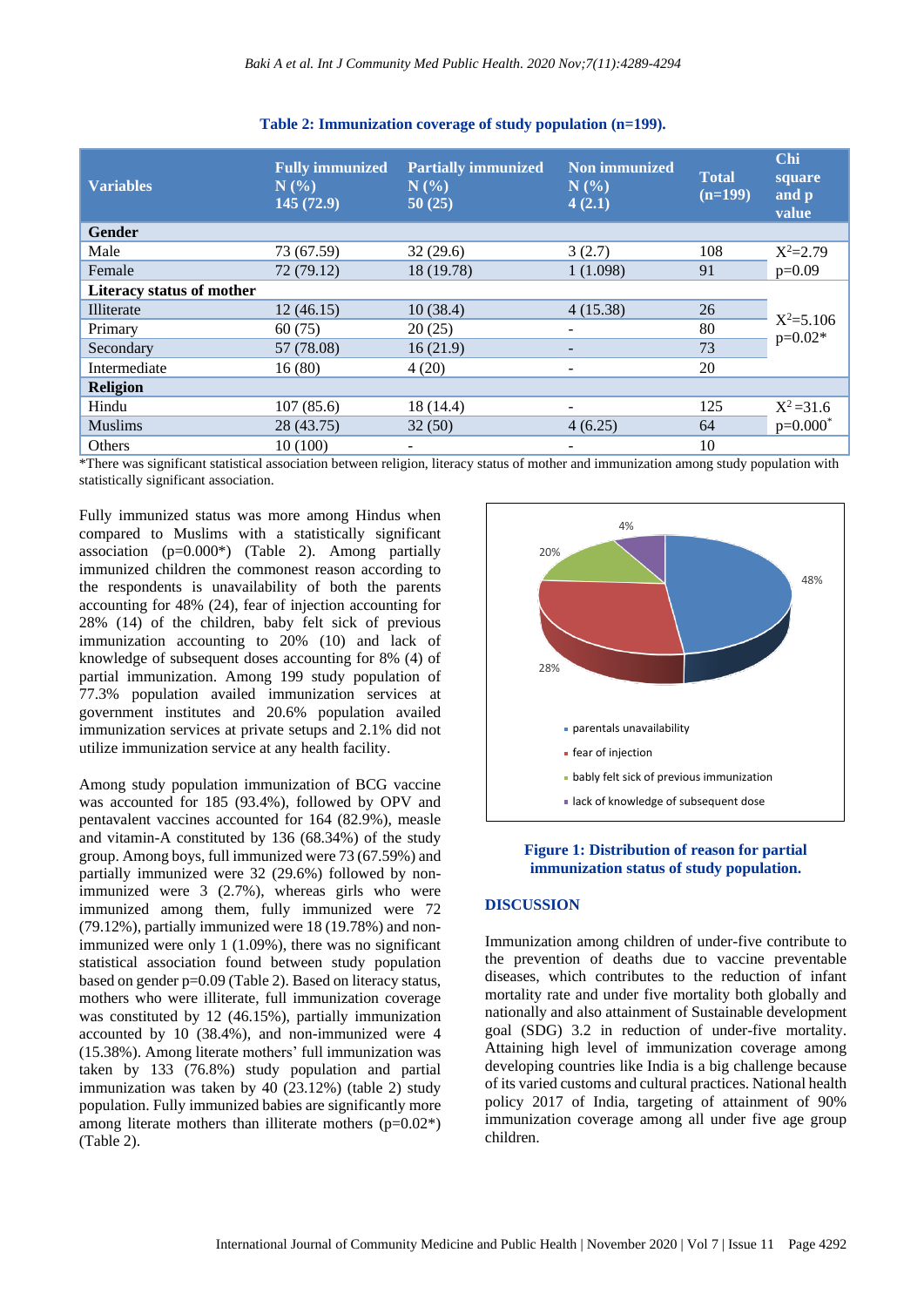According to present study immunization coverage was 72.9% which was higher than NFHS-IV survey report (2015-2016) which was only 62% of immunization among children of 12 to 23 months.<sup>7</sup>

According to Murekhar et al immunization coverage among study population was 69.7% were fully immunized and 17.7% were partially immunized and 12.6% were nonimmunized, but according to present among the total study population 72.9% population were partially immunized and 25% were partially immunized and 2.1% were nonimmunized, immunization coverage of study population is more in the present study compared to Murekhar et al.<sup>8</sup>

According to Venkatachalam et al fully immunization coverage is among male study population was 80% and female study population was 78% and partial immunization among boys and girls was 18% and 20 % respectively and according to present study fully immunization coverage among boys was 67.59% and girls was 79.12% and partial immunization coverage among boys and girls was 29.6% and 19.78% respectively which was less compared Venkatachalam et al.<sup>9</sup>

According to Singh et al 95.56% study population availed immunization services at government health facility and 3.54% study population availed immunization at private health facility and according to present study 78.9% study population availed immunization at government health facility and 21.02% availed immunization at private health facility, utilization of immunization services at government health facility was less among present study compared to Singh et al.<sup>10</sup>

In the present study 145 (72.9%) were fully immunized, 50 (25%) were partially immunized and 4 (2.1%) were nonimmunized. Non immunized children belong to Muslim community and reason for non-vaccination among them was non-willingness of father for any vaccination because of cultural and religious beliefs and lack of awareness about the benefits of vaccination among children. Fully immunized children are significantly more among Hindu community than other communities taken in the present study. Partially immunized children are more among Muslim community. The commonest reason found in the present study was is unavailability of both the parents accounting for 48% (24) followed by fear of injection accounting for 28% (14) of the children, baby felt sick of previous immunization accounting to 20% (10) and lack of knowledge of subsequent doses accounting for 8% (4) of partial immunization. This demand strengthening the health team for creating awareness on the importance of vaccines, complete immunization and its benefits, role in preventing diseases and development of immunity against communicable diseases. Literacy status of mothers also shows significant association among fully immunized children than partially immunized children. In the present study 93.4% of the study population was taken BCG in higher rates compared to other vaccines. as the willingness of parents remains the most important factor for nonimmunization among Muslim community children, more focus should be taken in the particular aspect of educating the parents in a proper manner.

### *Limitation of the study*

Children of 12-24 months who were registered at Anganwadi center were only included in the study population.

# **CONCLUSION**

Overall immunization coverage of Telangana is higher than the average National Immunization coverage as per NFHS-4, present study also shows higher immunization of 72.9%, compared to that of overall Telangana immunization coverage i.e., 67.5% as per NFHS-4. Higher coverage may be the attribute by national scheme of Mission Indradhanush which was launched in the year 2014, and later intensified sessions of Mission Indradhanush to drive the nation towards coverage and sustain of 90% coverage by 2020 in India. Appropriate interventions are future needed to reach upto the dropouts and also community intervention measure to future reduce stigma towards immunization which was observed in the present study.

## **ACKNOWLEDGEMENTS**

The authors would like to thank all the mothers who participated in this study and very much thankful to professors, faculty members for guiding us in a proper way to do research.

#### *Funding: No funding sources*

*Conflict of interest: None declared Ethical approval: The study was approved by the Institutional Ethics Committee*

#### **REFERENCES**

- 1. Vaccination and Immunization Statistics-UNICEF Data. 2019. Available at: https://data.unicef.org/ topic/child-health/immunization/. Accessed on 12 May 2020.
- 2. Immunization. World Health Organization. 2019. Available at: https://www.who.int/news-room/factsin-pictures/detail/immunization. Accessed on 12 May 2020.
- 3. Feikin DR, Flannery B, Hamel MJ, Stack M, Hansen PM. Vaccines for children in low- and middleincome countries. Black RE, Laxminarayan R, Temmerman M, Walker N, editors. In: Reproductive, Maternal, Newborn, and Child Health: Disease Control Priorities. 3rd edition. Washington (DC): The International Bank for Reconstruction and Development/The World Bank; 2016:2.
- 4. Shrivastava SR, Shrivastava PS, Ramasamy J. Assessment of the inequalities in the immunization coverage: World Health Organization. 2019.